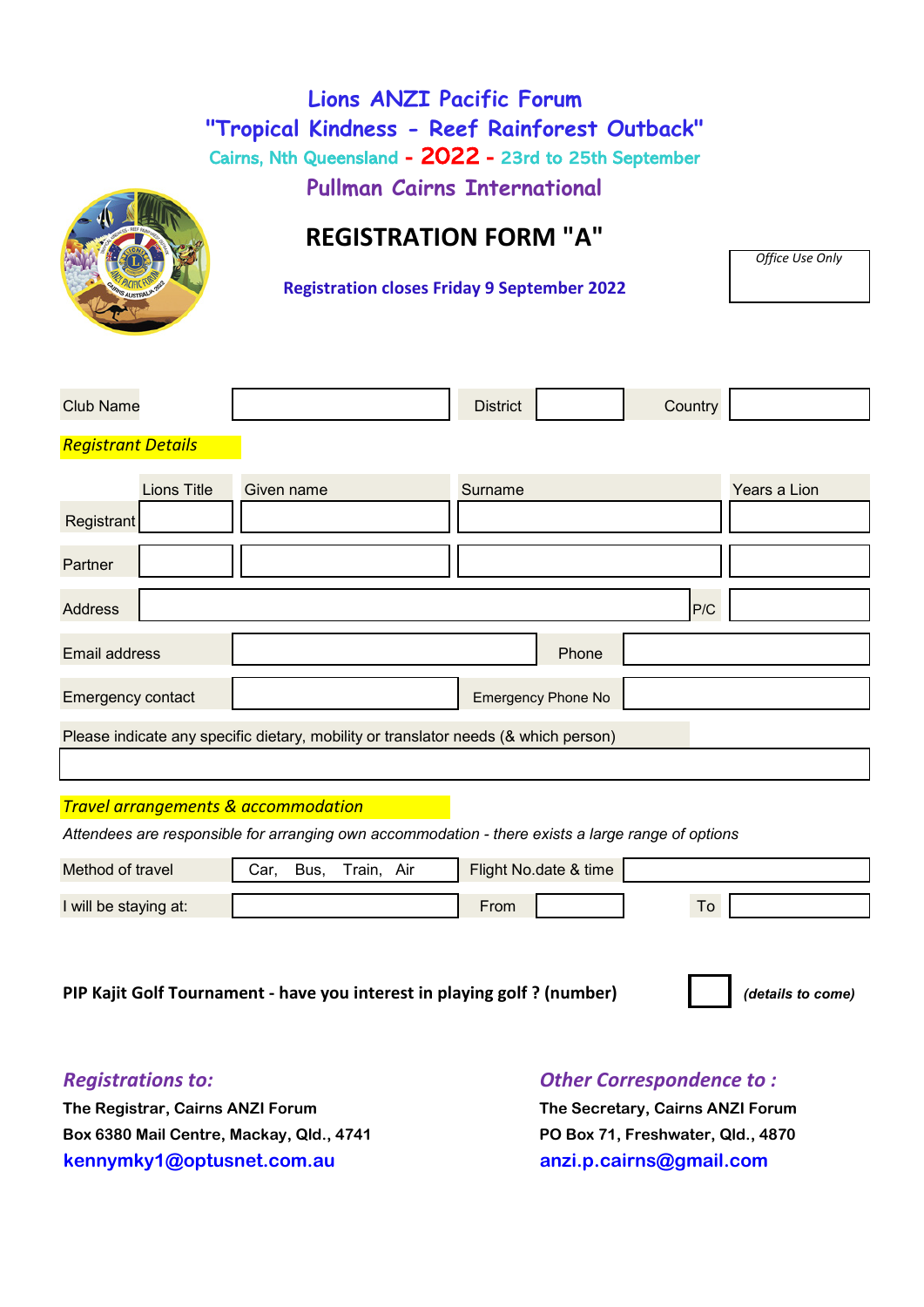

**ANZI Pacific Forum 2022 "Tropical Kindness - Reef Rainforest Outback"** Cairns, Nth Queensland - 23rd to 25th September 2022



**Form B- Australian and New Caledonian Registrants only**



## **Email Registration Form A , Form B and Forums Selection to: Registrar : PDG Gary Kenny kennymky1@optusnet.com.au**

| <b>FUNCTIONS</b>                                         |          | No.             | Totals \$ |
|----------------------------------------------------------|----------|-----------------|-----------|
| Registration - includes attendance at all workshops,     |          |                 |           |
| seminars, plenary sessions, Saturday lunch, gala Sunday  | \$180    |                 | 0         |
| lunch with closing ceremony and morning & afternoon teas |          |                 |           |
| <b>Registration - Leos</b>                               | \$90     |                 |           |
| Friday evening poolside opening ceremony + canapes       | \$60     |                 |           |
| Saturday evening banquet, canapes + three courses        | \$80     |                 |           |
| <b>Forum Pin</b>                                         | \$10     |                 |           |
| Monster Raffle - great prizes incl. reef trip            | \$<br>-5 |                 |           |
|                                                          |          | <b>TOTAL</b> \$ |           |

## **Electronic Funds Transfer (preferred means of payment)**

*Place "name + Rego" as reference at bank* 



**If wishing to pay by cheque, deposit your cheque to the above A/c at your Westpac Branch**